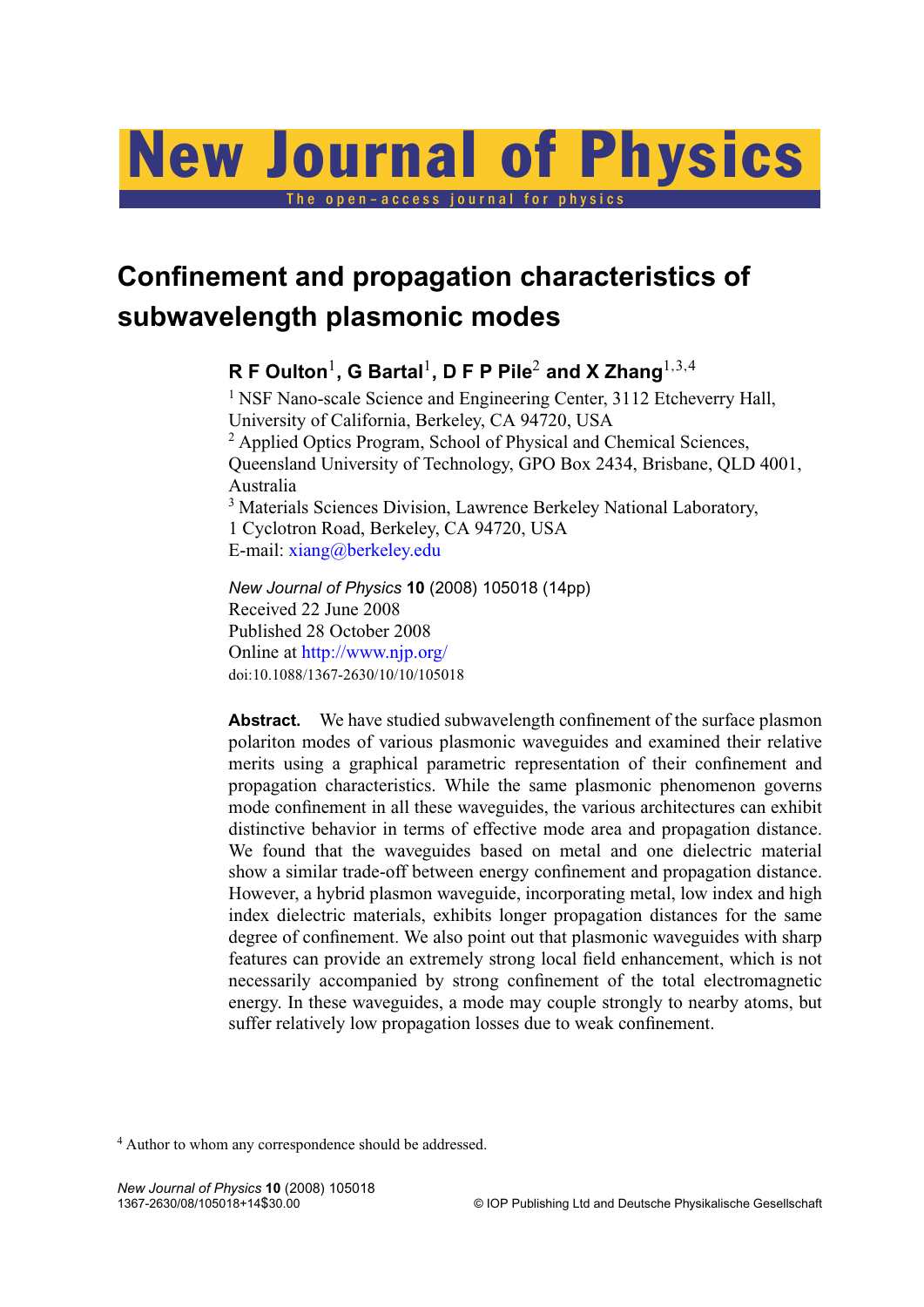**IOP** Institute of Physics **ODEUTSCHE PHYSIKALISCHE GESELLSCHAFT** 

#### **Contents**

| 1. Introduction                                                                        | 2   |
|----------------------------------------------------------------------------------------|-----|
| 2. Plasmonic waveguides                                                                | 3   |
| 3. Measures of confinement and propagation                                             | 5   |
| 4. Parametric analysis of plasmonic waveguides                                         | 8   |
| 4.1. The trade-off between confinement and propagation distance                        | 8   |
|                                                                                        | 9   |
| 5. Summary                                                                             | 10  |
|                                                                                        | 10  |
|                                                                                        | 10  |
|                                                                                        | -11 |
|                                                                                        | 11  |
| <b>Acknowledgments</b>                                                                 | 11  |
| Appendix A. Relationship between the Purcell factor and the effective mode area, $A_1$ | 11  |
| Appendix B. Comparison of the effective mode areas, $A_1$ , $A_2$ and $A_3$            | 12  |
| <b>References</b>                                                                      | 14  |

#### **1. Introduction**

Nano photonics research has seen a surge in sub-micron scale components capable of transporting and manipulating light. While many of these components are physically smaller than the wavelength of light in vacuum, their electromagnetic field confinement is typically limited by diffraction. Squeezing light into regions of space much smaller than the diffraction limit is possible by using a number of waveguide architectures that store part of the light's energy as plasma oscillations at the interfaces of metal and dielectric materials [\[1\]](#page-13-0). These socalled surface plasmon polariton (SPP) modes are capable of confining light to sizes that are much smaller than the diffraction limit, and despite intrinsic losses, may transmit light for up to 100 wavelengths at telecommunications frequencies.

Candidates for strong sub-wavelength light transport include SPPs of metal cylinders of circular (cylinder plasmon polaritons (CyPP)) [\[2,](#page-13-0) [3\]](#page-13-0) or square cross-section [\[4\]](#page-13-0), coupled metal nano-particles [\[5\]](#page-13-0), metal wedges (wedge plasmon polaritons (WPPs)) [\[6\]](#page-13-0)–[\[8\]](#page-13-0), channels in metal surfaces (channel plasmon polaritons (CPPs)) [\[9\]](#page-13-0)–[\[11\]](#page-13-0) and hybrids of conventional dielectric waveguides (hybrid plasmon polaritons (HPP)) [\[12\]](#page-13-0). While these plasmonic waveguides operate on the same plasmonic phenomenon, the various architectures apparently exhibit different behavior in terms of confinement, propagation distance and the trade-off between the two. Understanding these differences is naturally relevant to their future application as visible nano-scale light sources [\[13,](#page-13-0) [14\]](#page-13-0) as well as optical interconnects [\[15\]](#page-13-0).

In this work, we have compared the confinement and propagation characteristics of WPP, CPP, CyPP and HPP waveguides, shown schematically in figure [1,](#page-2-0) using a graphical parametric representation. This is essentially a graphical figure of merit that allows us to identify the favorable plasmonic architectures without obscuring the absolute values of confinement and propagation distance. Such a representation is important as these waveguide plasmonic characteristics may vary by orders of magnitude for the range of possible structural parameters.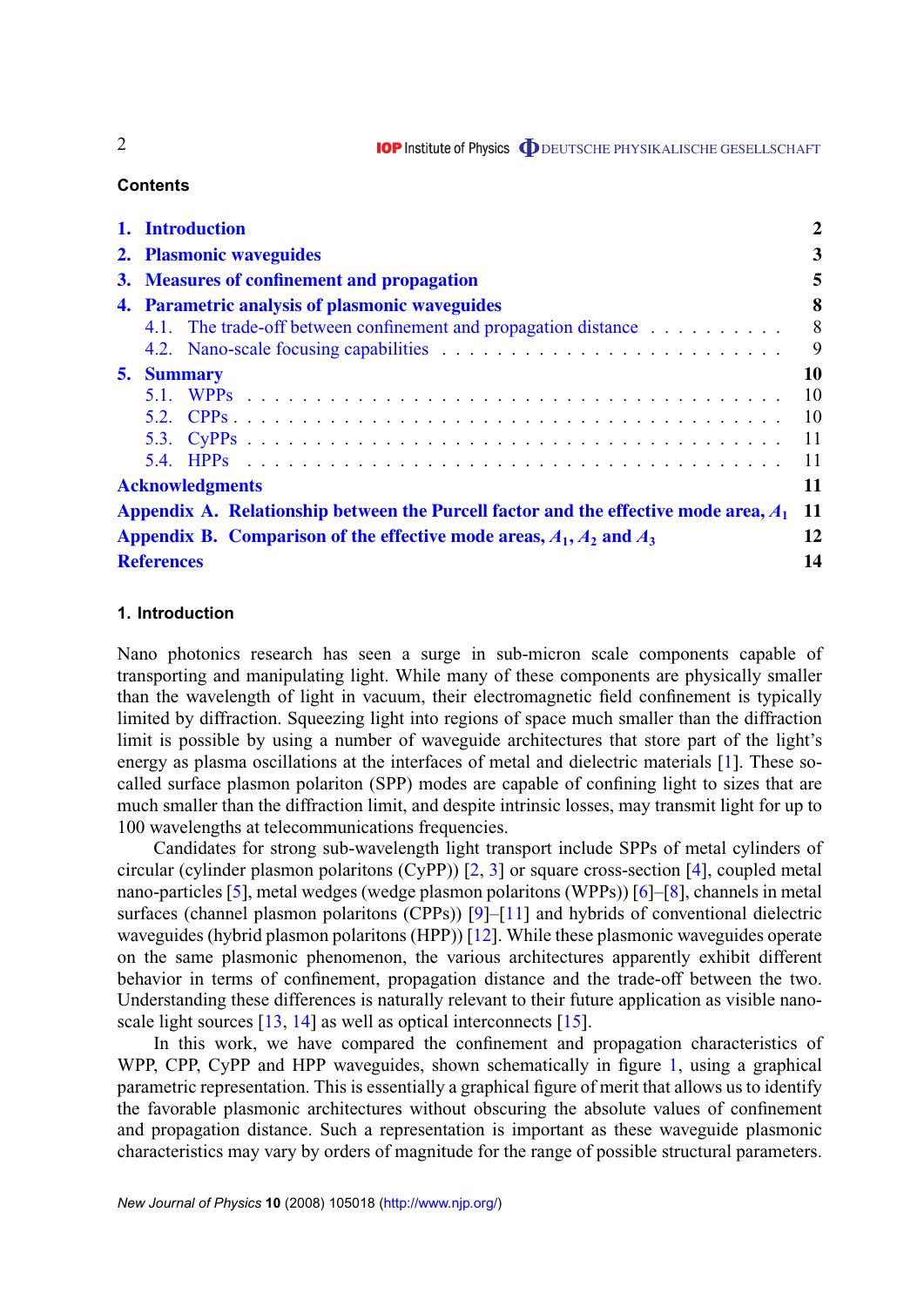#### **IOP** Institute of Physics **ODEUTSCHE PHYSIKALISCHE GESELLSCHAFT**

<span id="page-2-0"></span>

**Figure 1.** Schematics of plasmon supporting waveguides under investigation: (a) metal wedge  $[6, 7]$  $[6, 7]$  $[6, 7]$ ; (b) groove in metal plane  $[9, 10]$  $[9, 10]$  $[9, 10]$ ; (c) metal cylinder  $[3]$ ; and (d) hybrid of dielectric and plasmon waveguides [\[12\]](#page-13-0).

While the propagation distance of a mode is well defined, the available measures of mode area, inherited from conventional waveguide theory, are somewhat inconsistent when applied to plasmonic modes. This is because plasmonic waveguides can have sharp features that lead to rapid or discontinuous sub-wavelength variations in the shape of a mode, which is atypical in conventional diffraction limited waveguides. So for example, the notion of full width at half maximum as a measure of mode size is most relevant to Lorentzian lineshapes; but using it to measure the size of a plasmonic mode, whose field intensity may vary by many orders of magnitude within a small distance, can lead to uncertainty about the true extent of the field distribution.

In order to consistently quantify the mode confinement, we have used four measures of effective mode area. We have shown that each measure can lead to a different conclusion about the absolute and relative confinement strengths. Consequently, we emphasize the underlying relevance of each measure in gauging a particular physical effect. Two measures that are frequently used in the literature relate to the spontaneous emission enhancement of nearby atoms and the statistical measure of the overall localization of the electromagnetic field. The third measure, the area in which exactly half of a mode's energy resides, allows us to consistently compare the degree of overall energy confinement regardless of the shape of the mode. Finally, the fourth is the commonly used *e* <sup>−</sup><sup>1</sup> field criterion to gauge the extent of the mode distribution.

#### **2. Plasmonic waveguides**

We begin by briefly outlining the physical principles of WPP, CPP, CyPP and HPP waveguides.

WPPs [\[6\]](#page-13-0)–[\[8\]](#page-13-0) and CPPs [\[9\]](#page-13-0)–[\[11\]](#page-13-0) are the eigenmodes of metal wedges and grooves, respectively. The electromagnetic fields of these modes are maximal near the tips of the respective structures, as shown in the energy density maps in figures  $2(a)$  $2(a)$  and (b). These strongly localized plasmonic modes arise from the increased interaction strength of the surface plasma oscillations on the adjacent sidewalls and the specific geometry near the tip, which results in an effective graded index confinement. CPPs arise from strong sidewall interaction across an air gap leading to confinement within the groove that spreads out from the tip (figure  $2(b)$  $2(b)$ ). Likewise, WPPs arise from the weaker coupling of surface plasma oscillations across the metal wedge. Since coupling of the electric charges is strongest near the narrowest region of the gap (for CPPs) and film (for WPPs), the tip's geometry strongly influences the properties of the mode; for example, sharp tip radii,  $\rho$ , and small sidewall angles,  $\theta$ , lead to strong local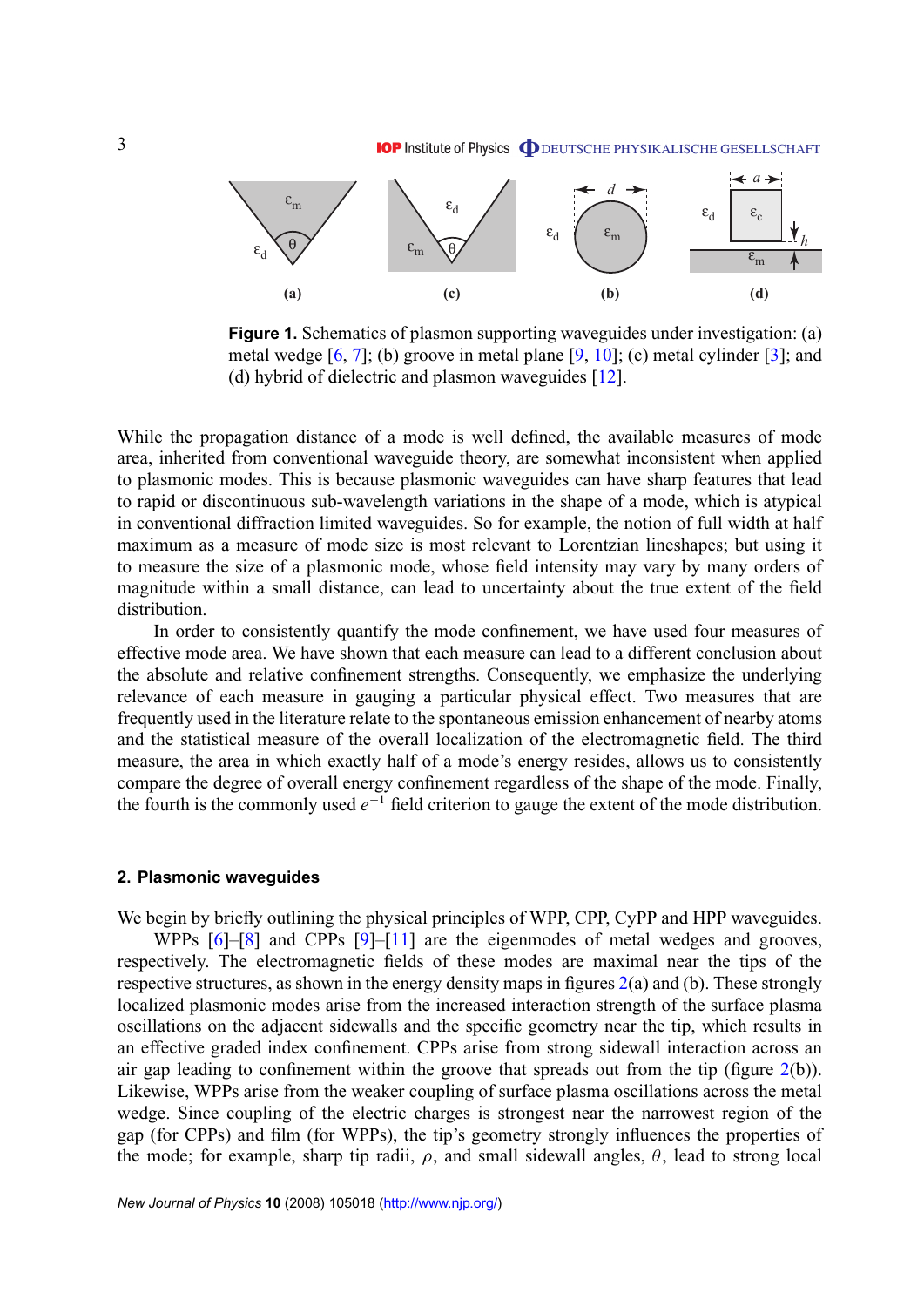<span id="page-3-0"></span>

**Figure 2.** Distributions of (a)  $\sqrt{W(r)}$  of WPP mode for  $\theta = 70^\circ$  and  $\rho_{\text{tip}} =$ 5 nm [\[8\]](#page-13-0); (b)  $W(\mathbf{r})$  of CPP modes for  $\theta = 25^\circ$  and  $\rho_{\text{tip}} = 5$  nm; (c)  $W(\mathbf{r})$  of CyPP modes for  $d = 50$  nm; and (d)  $W(\mathbf{r})$  of HPP mode for  $a = 200$  nm and  $h = 5$  nm. The disci within each panel show the effective size of the mode using the four measures,  $A_1$ ,  $A_2$ ,  $A_3$  and  $A_4$ . Note that the plot regions of (a) and (b) are  $4 \times$  larger than (c) and (d) and so the disci within these panels must be scaled accordingly. In each plot,  $\lambda = 1550$  nm is the vacuum wavelength. The scale of each plot is displayed in units of the vacuum wavelength,  $\lambda = 1550$  nm.

enhancement of the field at the tip. On the other hand, blunt tips and large sidewall angles cause a loss of confinement and mode cut-off.

CyPPs are the modes of isolated metal cylinders embedded in dielectric media. These modes were highlighted early on as possessing strong sub-wavelength characteristics [\[2,](#page-13-0) [3\]](#page-13-0). More recently, experimental demonstrations have shown that these characteristics are indeed observable through the spontaneous emission of quantum dots near metal nanowires [\[16,](#page-13-0) [17\]](#page-13-0). Here, the confinement arises from the capacitive coupling of surface plasma oscillations across the metallic cylinder core leading to energy density distributions as shown in figure  $2(c)$ . The confinement is controlled by the cylinder diameter, *d*.

Finally, the hybrid waveguide [\[12\]](#page-13-0) is a composite of a rectangular high contrast dielectric waveguide and a plasmon supporting metal–dielectric interface separated by a thin dielectric gap. The coupling between the plasmonic and waveguide modes allows confinement within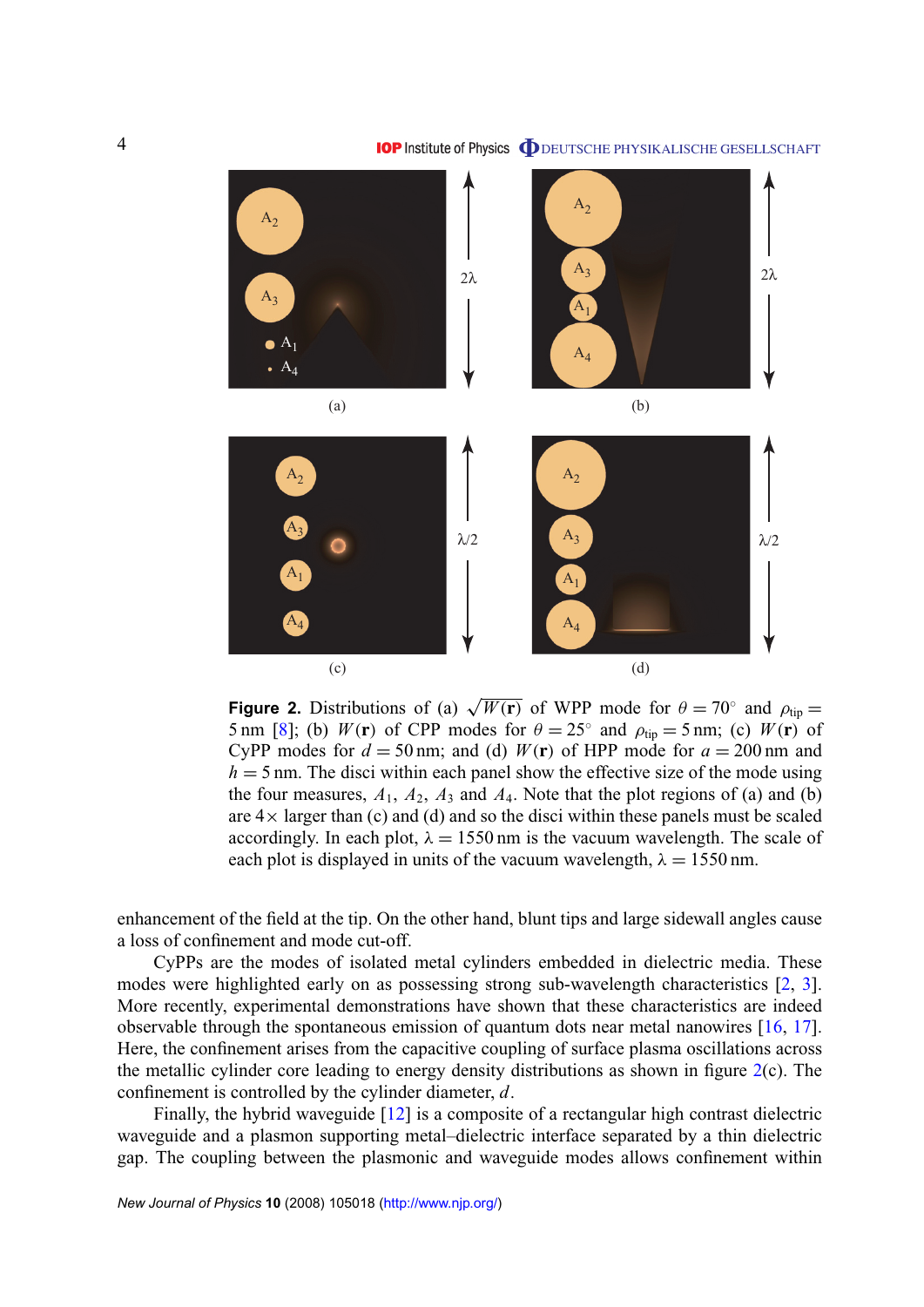<span id="page-4-0"></span>the gap, shown in figure  $2(d)$  $2(d)$ . This type of structure has potentially favorable confinement and propagation characteristics due to the involvement of the low loss dielectric waveguide. We evaluate this assertion in more detail in this paper. We control the confinement of this structure using the dielectric waveguide side length, *a*, and the thickness, *h*, of the dielectric gap region. Optimal confinement occurs for  $a \approx 200$  nm [\[12\]](#page-13-0) and for small *h*. For large *h*, the metal plane and dielectric waveguide decouple leaving an essentially lossless dielectric waveguide. Here, we only consider the variation with respect to  $h$  and use  $a = 200$  nm throughout.

The physical principles governing the operation of WPP, CPP, CyPP and HPP waveguides are well established. Therefore, we refer the reader to the excellent articles cited for more detailed discussions [\[2\]](#page-13-0)–[\[12\]](#page-13-0).

In order to ensure a fair comparison of these waveguides, identical metal and dielectric parameters are used for the telecommunications wavelength of  $\lambda = 1550$  nm. Here, the permittivity of silver is  $\varepsilon_m = -129 + 3.3i$  [\[18\]](#page-13-0), the permittivity of the host dielectric is  $\varepsilon_d = 2.25$ (e.g. SiO<sub>2</sub>) and the permittivity of the high dielectric waveguide in the HPP case is  $\varepsilon_c = 12.25$ (e.g. silicon). In this study, all waveguides were analyzed numerically using finite element software<sup>5</sup> except the metal cylinder, which was treated analytically  $[19]$ .

#### **3. Measures of confinement and propagation**

Plasmonic waveguides provide a route to generating extremely localized electromagnetic fields; however, the metal constituents impose an intrinsic cost on the distance these fields can travel. While the propagation has a straightforward definition, we have already discussed in the introduction the potential difficulties in defining a practical measure of the confinement. In this section, we provide definitions for the propagation distance and mode area, and in the following section, we examine their trade-off.

The field distributions of the plasmonic modes of the various waveguide structures maintain their shape in the plane, while propagating harmonically in the  $\hat{z}$ -direction so that all field components vary as  $exp(i\beta z - i\omega t)$ . The propagation constant,  $\beta$ , is a complex number that describes both a mode's effective wavelength and attenuation as it propagates. The propagation distance,  $\Lambda$ , is defined as the distance a mode travels before decaying to  $e^{-1}$  of its original power,

$$
\Lambda = \frac{1}{2\mathrm{Im}\{\beta\}}.\tag{1}
$$

There are a number of ways to gauge a mode's confinement by calculating the effective area of its distribution. For example, one could devise a *statistical measure* requiring integration of a property of the electromagnetic field (e.g. the energy density) over the cross section of the waveguide. However, when the confinement affects an actual physical process (e.g. the Purcell effect [\[20,](#page-13-0) [21\]](#page-13-0)), a *phenomenological measure* would be more desirable. Moreover, statistical measures are sensitive to distribution, potentially leading to inconsistent results for different mode distributions. We therefore use a third and quite distinct measure that is based on a common feature of all waveguide modes: it is simply the area in which exactly half of a mode's energy resides. We have also examined the commonly used method of evaluating the mode area

<sup>&</sup>lt;sup>5</sup> We used the finite element software FEMLab 3.4 by Comsol. The eigenmode solver was used with scattering boundary conditions. Convergence tests were performed to ensure that the numerical boundaries do not interfere with the mode solutions.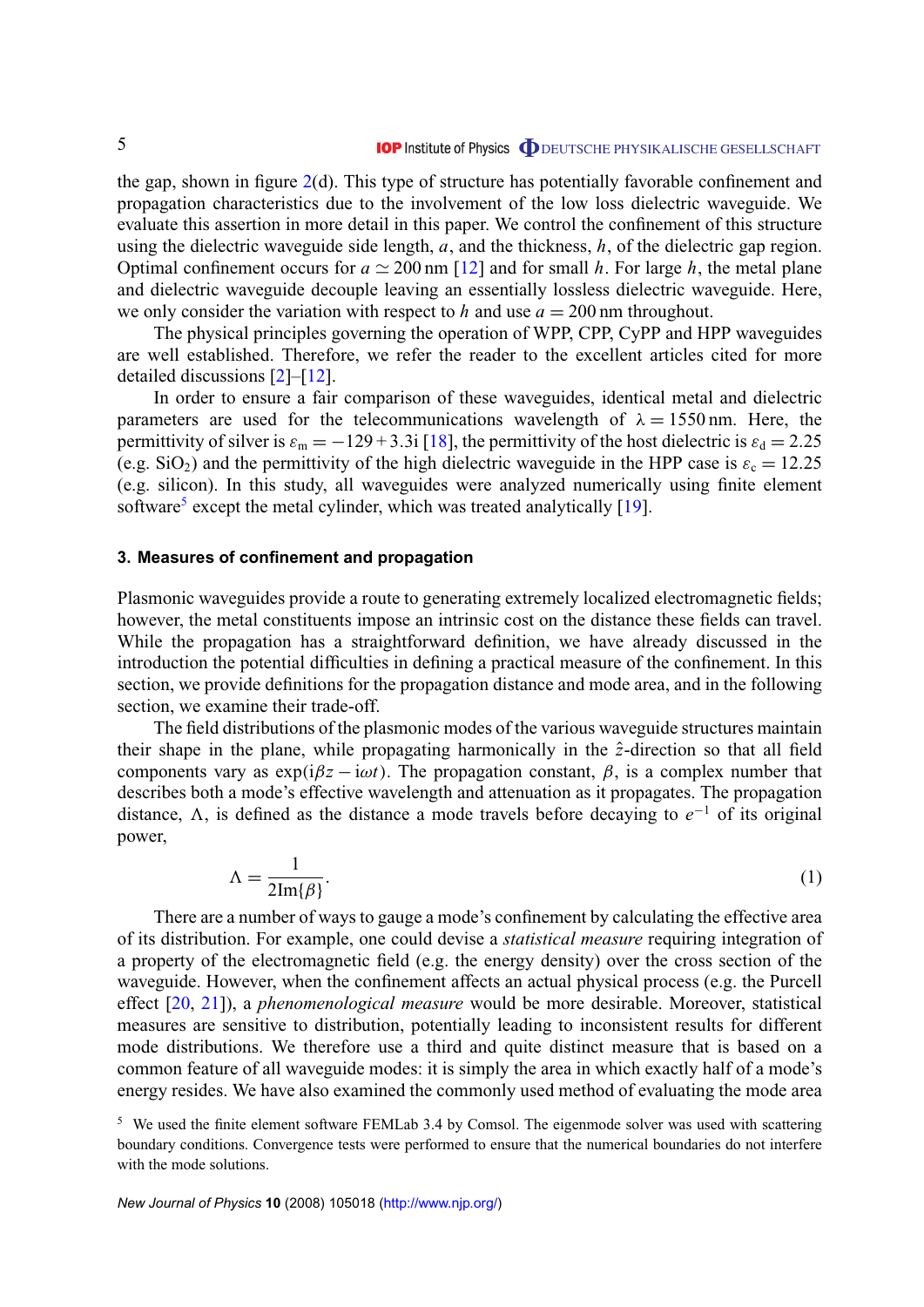<span id="page-5-0"></span>based on the region in which the mode energy drops to  $e^{-2}$  of its peak value. In the following section, we compare these measures of mode confinement for each waveguide, and show that they can lead to very different values for the effective mode area.

The first effective mode area, *A*1, is the ratio of a mode's total energy density per unit length and its peak energy density,

$$
A_1 = \frac{1}{\text{Max}\{W(\mathbf{r})\}} \int_{A_{\infty}} W(\mathbf{r}) \, dA,\tag{2}
$$

where  $W(\mathbf{r})$  is the energy density,

$$
W(\mathbf{r}) = \frac{1}{2} \text{Re} \left\{ \frac{d[\omega \varepsilon(\mathbf{r})]}{d\omega} \right\} |\mathbf{E}(\mathbf{r})|^2 + \frac{1}{2} \mu_0 |\mathbf{H}(\mathbf{r})|^2.
$$
 (3)

 $|E(\mathbf{r})|^2$  and  $|H(\mathbf{r})|^2$  are the electric and magnetic fields,  $\varepsilon(\mathbf{r})$  is the electric permittivity, and  $\mu_0$  is the vacuum magnetic permeability. Interestingly,  $A_1$  is in fact inversely proportional to the spontaneous emission rate enhancement, or the Purcell factor,  $F_p$ , of an atom placed at the mode's peak energy density (see appendix). For this reason, it is a widely used measure of mode area in the literature [\[12,](#page-13-0) [14,](#page-13-0) [21\]](#page-13-0).

$$
F_{\rm p} \sim \frac{1}{2\pi} \frac{A_0}{A_1},\tag{4}
$$

where  $A_0 = (\lambda/2)^2$  is the diffraction limited area of vacuum.

The second measure,  $A_2$ , is a statistical measure,

$$
A_2(F(\mathbf{r})) = \frac{\left[\int_{A_{\infty}} F(\mathbf{r}) \, dA\right]^2}{\int_{A_{\infty}} F(\mathbf{r})^2 \, dA},\tag{5}
$$

where  $F(\mathbf{r})$  is a property of the mode's electromagnetic field. Here, we use the total energy density,  $F(\mathbf{r}) = W(\mathbf{r})$ , to evaluate  $A_2$  instead of the more commonly used electric field intensity,  $|E(\mathbf{r})|^2$ . The use of energy density in the formula provides an indication of the complete electromagnetic size of the mode and allows us to compare this measure with the others that we are investigating. While this measure has seen limited use for plasmonics waveguides [\[15\]](#page-13-0), it has a firm foundation in optical fiber theory [\[22\]](#page-13-0).

Both  $A_1$  and  $A_2$  are appealing as they are easily evaluated from arbitrary field distributions. However, care must be taken when using them to compare plasmonic waveguides: *A*<sup>1</sup> depends on the peak energy density, so its value may not reflect the true extent of a mode's field distribution, where rapid field variations over small distances occur. Such variations are common in plasmonic components, especially at the sharp tips of WPP and CPP waveguides. While *A*<sup>1</sup> can be useful to quantify local field enhancement (e.g. the Purcell effect), *A*<sup>2</sup> should be a better measure of the true spatial extent of a mode. In the case of Gaussian beams it provides a measure of the area,  $\pi r_0^2$ , where the Beam radius  $r_0$  is half the standard deviation, however, it is unclear how a plasmonic mode's energy density distribution would affect the result.

The aim of defining the third effective mode area, *A*3, is to consistently gauge confinement for arbitrary field distributions. This is possible provided the definition is based on a common feature of all distributions. We propose to evaluate the minimum area in which a set proportion,  $\eta$ , of a mode's energy resides. Since the measure does not depend on the peak value of the field, it should be less sensitive to rapid field variations than  $A_1$ . Furthermore, since  $\eta$  is generic to any field distribution, *A*<sup>3</sup> should also be a geometry-independent measure of confinement. As there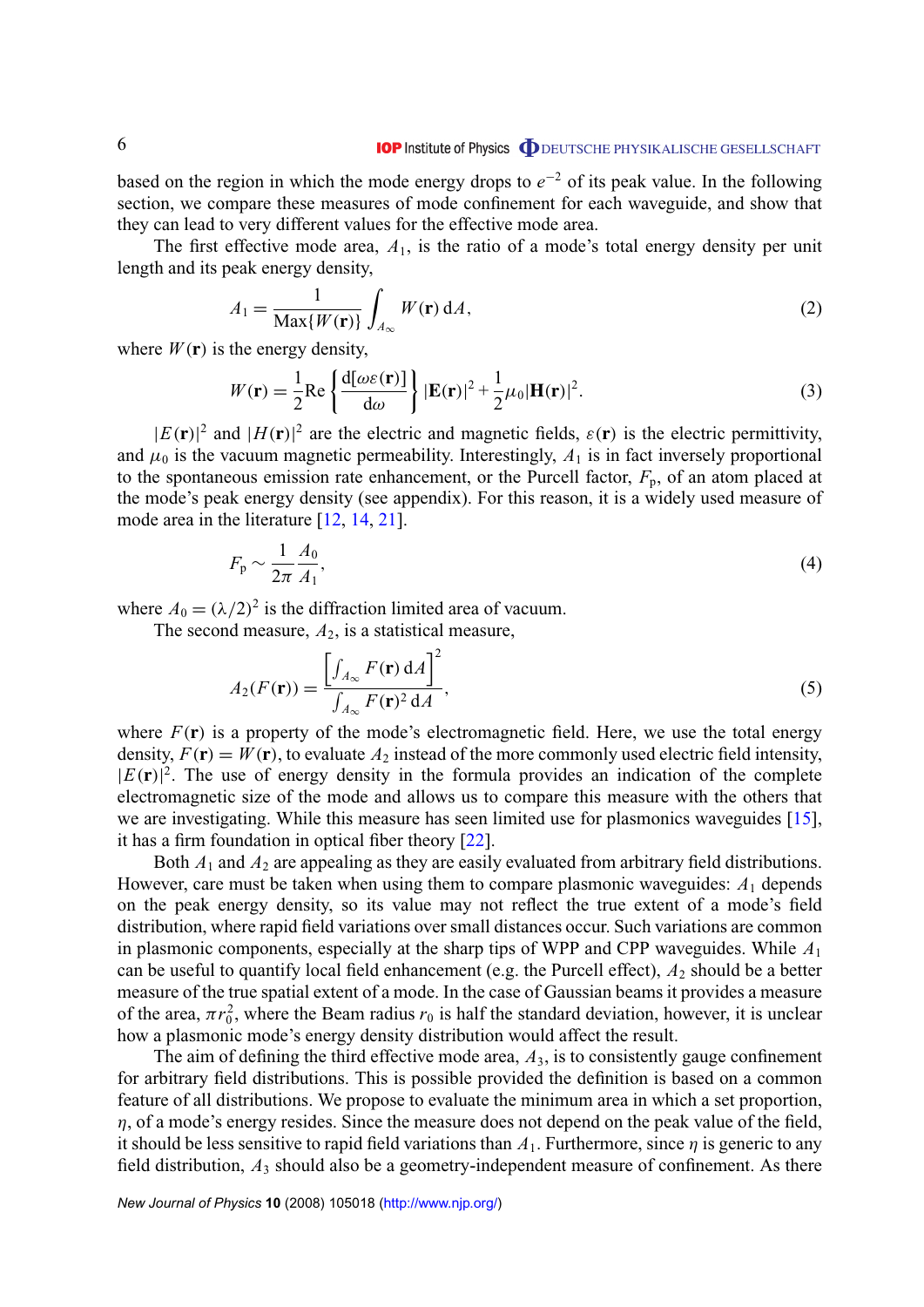is no explicit formula for this calculation, it requires us to solve the following minimization problem,

$$
A_3 = \min_{f(\mathbf{r})} \int_{A_{\infty}} f(\mathbf{r}) dA,
$$
  
s.t. 
$$
\int_{A_{\infty}} [f(\mathbf{r}) - \eta] W(\mathbf{r}) dA = 0,
$$
 (6)

where  $f(\mathbf{r})$  is some unknown shape function that encompasses a fraction  $\eta$  of the mode's energy density and  $\eta = 0.5$  in the current study. Solving for  $f(\mathbf{r})$  in an arbitrary plasmonic geometry would be an unnecessarily complicated task, so we have devised a straightforward approximation, which we anticipate will work for most modal field distributions. Here, we assume that the optimum  $f(\mathbf{r})$  is a step function bounded by a constant energy density contour,  $W_0$ , of the mode. To find  $A_3$ , we iteratively solve the minimization problem of equation (6) using,

$$
f(\mathbf{r}) = 0, \quad \text{if } W(\mathbf{r}) < W_0, \\
f(\mathbf{r}) = 1, \quad \text{if } W(\mathbf{r}) \geqslant W_0,\n \tag{7}
$$

where  $W_0$  corresponds to the contour containing  $\eta$  of the mode's energy.  $A_3$ , follows from integration over the shape function,  $f(\mathbf{r})$  in equation (6). We can also use equations (6) and (7) to evaluate the fourth and final definition of mode area,  $A_4$ . By choosing,  $W_0 = \gamma \max\{W(\mathbf{r})\}$ , we can compute the area corresponding to when the peak energy density decays by a factor  $\gamma$ . This measure is widely used in the literature although the choice of  $\gamma$  is not so consistent, with values such as  $e^{-2}$  [\[3,](#page-13-0) [4,](#page-13-0) [23\]](#page-13-0), 1/10 [\[7,](#page-13-0) [8\]](#page-13-0) or 1/2 [\[10\]](#page-13-0). In this paper, we consider  $γ = e^{-2}$ . Despite its widespread use, we will show that  $A_4$  is just as inconsistent as  $A_1$  and can lead to significant underestimation of the true energy confinement of a plasmonic mode.

Figure [2](#page-3-0) presents the energy density distributions of the fundamental modes of the plasmonic structures under investigation. Alongside, we illustrate the strength of confinement according to the four aforementioned measures, *A*1, *A*2, *A*<sup>3</sup> and *A*4, where the radius of each discus,  $r_i$ , is chosen such that  $A_i = \pi r_i^2$ . Interestingly, not only are there stark differences between each measure of a field distribution, but the choice of measure also determines which waveguide has the strongest confinement. For example, the result of *A*<sup>1</sup> and *A*<sup>4</sup> for WPPs and CPPs differ dramatically; while  $A_2$  and  $A_3$  are much closer in value. In fact, according to  $A_1$ and *A*4, WPPs have the stronger confinement, whereas according to *A*3, it is the CPPs that prove favorable. The same story is seen when comparing HPPs and CyPPs; *A*<sup>1</sup> indicates that HPPs and CyPPs have similar confinement, but  $A_3$  shows that it is much stronger for CyPPs. Furthermore, the differences between the field distributions and their associated effective mode areas are quite striking. In particular, WPPs are far more spread out than their field distribution suggests, even striking. In particular, WPPs are far more spre<br>though we have plotted  $\sqrt{W(\mathbf{r})}$  in figure [2\(](#page-3-0)a).

We have compared the various measures of mode confinement more thoroughly in appendix [B,](#page-11-0) to which we refer the reader for a more detailed appraisal. Here, we merely summarize the capabilities of  $A_1$ ,  $A_2$  and  $A_4$  for measuring confinement. The result of  $A_1$  is typically the smallest since rapid field variations in small distances can give the impression that a mode's field is tightly confined, while most of the energy resides in a larger region of space; for example, the WPP distribution in figure [2](#page-3-0) (a). We also show in appendix [B](#page-11-0) that the tip radius of the wedge and groove structures predominantly affects the value of  $A_1$ , but not  $A_2$  or  $A_3$ . Consequently, *the Purcell effect is not necessarily dependent on total mode localization, but on*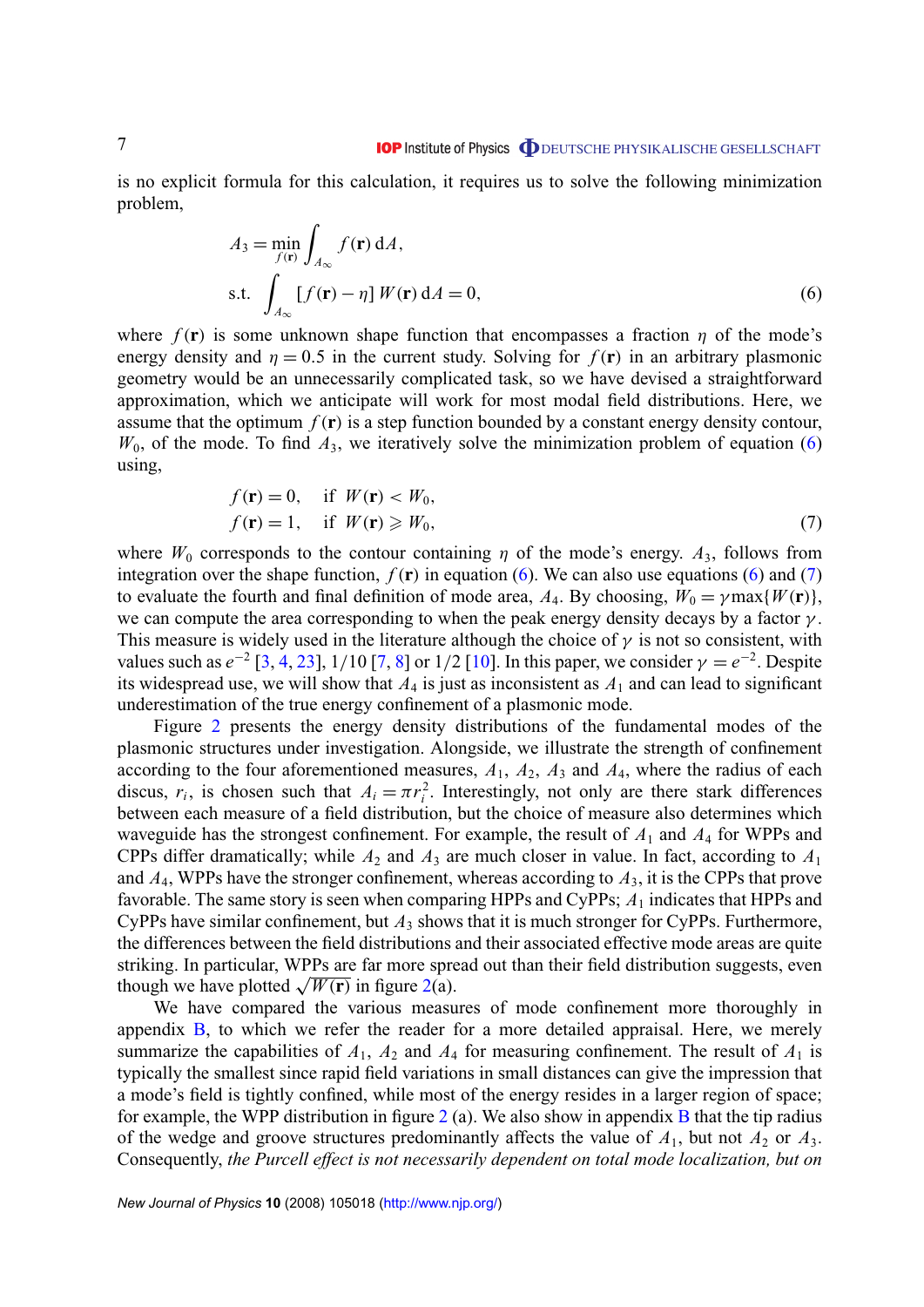<span id="page-7-0"></span>*the local field enhancement*. Measure *A*<sup>2</sup> displays the largest effective area for all the waveguides studied in this paper as it consistently represents more than 50% of a mode's energy. (See figure  $B.1$  $B.1$ , appendix  $B.$ ) In this case, the  $A_2$  measure is good for gauging the energy confinement; however,  $A_2$  does not consistently represent the same amount of energy for all waveguides. *A*<sup>4</sup> appears to be the most inconsistent of all the measures of mode area and as a statistical measure, *A*2, is more appealing due to a greater level of consistency. For WPPs, *A*<sup>4</sup> is susceptible to the rapid variation of the energy density within small distances and so underestimates the energy confinement, whereas for CPPs, it almost leads to an overestimate. Since  $A_4$  is so inconsistent, we do not consider it further in this study. By definition,  $A_3$  is the most reliable indicator of the relative energy confinement of different waveguides.

#### **4. Parametric analysis of plasmonic waveguides**

To understand the merits of the various plasmonic waveguide structures, it is necessary to have a direct method for comparing their confinement and propagation characteristics. Berini and co-workers define three dimensionless benefit-to-cost ratios as figures of merit [\[23\]](#page-13-0). One of these considers the square root of the confinement area as the benefit with the cost being the propagation loss. Here, we do not explicitly define a figure of merit, but rather choose to display the confinement area and propagation distance in a parametric plot. This graphical figure of merit allows direct comparison of any waveguide geometry, while maintaining a reference to the absolute values of confinement and propagation distance. Each plasmonic waveguide is represented by a trajectory along which a single geometrical property is varied, for example, the sidewall angle,  $\theta$ , or the tip radius,  $\rho$ , for WPPs and CPPs; the diameter of the metal cylinder, *d*, for CyPPs; and the low index region's gap width, *h*, for HPPs. These parametric plots allow us to identify favorable plasmonic architecture without obscuring the absolute values of confinement and propagation distance.

#### *4.1. The trade-off between confinement and propagation distance*

Figure [3](#page-8-0) shows parametric plots of normalized propagation distance,  $\Lambda/\lambda$ , versus normalized effective modes area,  $A_i/A_0$ , where  $A_0 = (\lambda/2)^2$  is the diffraction limited area of vacuum.

Figure  $3(a)$  $3(a)$  depicts the  $A_1$  measure, with the WPP, HPP and CyPP waveguides all having similar capabilities in terms of the overall confinement strength. Since  $A_1$  indicates the strength of the Purcell effect (see appendix  $\bf{A}$ ), these modes can potentially couple strongly to atoms placed near the peak of their electric field. It is notable, however, that WPPs have a longer propagation distance for the same degree of confinement, making them all the more appealing for this purpose.

So why do WPPs have such favorable characteristics? This is because the propagation distance is determined by the total energy localization and not by the local field enhancement. While the metal tip induces a strong enhancement of the local field, most of the mode's energy resides in the lossless surrounding dielectric; hence its propagation loss is relatively small. We can clearly see this when using the measure  $A_3$  (as shown in figure [3\(](#page-8-0)b)), which shows that WPPs, CPPs and CyPPs, in fact, have similar total energy confinement versus propagation characteristics.

The trajectories of WPPs, CPPs and CyPPs in figure [3\(](#page-8-0)b) suggest that the geometry of a plasmonic waveguide does not drastically affect the trade-off between confinement and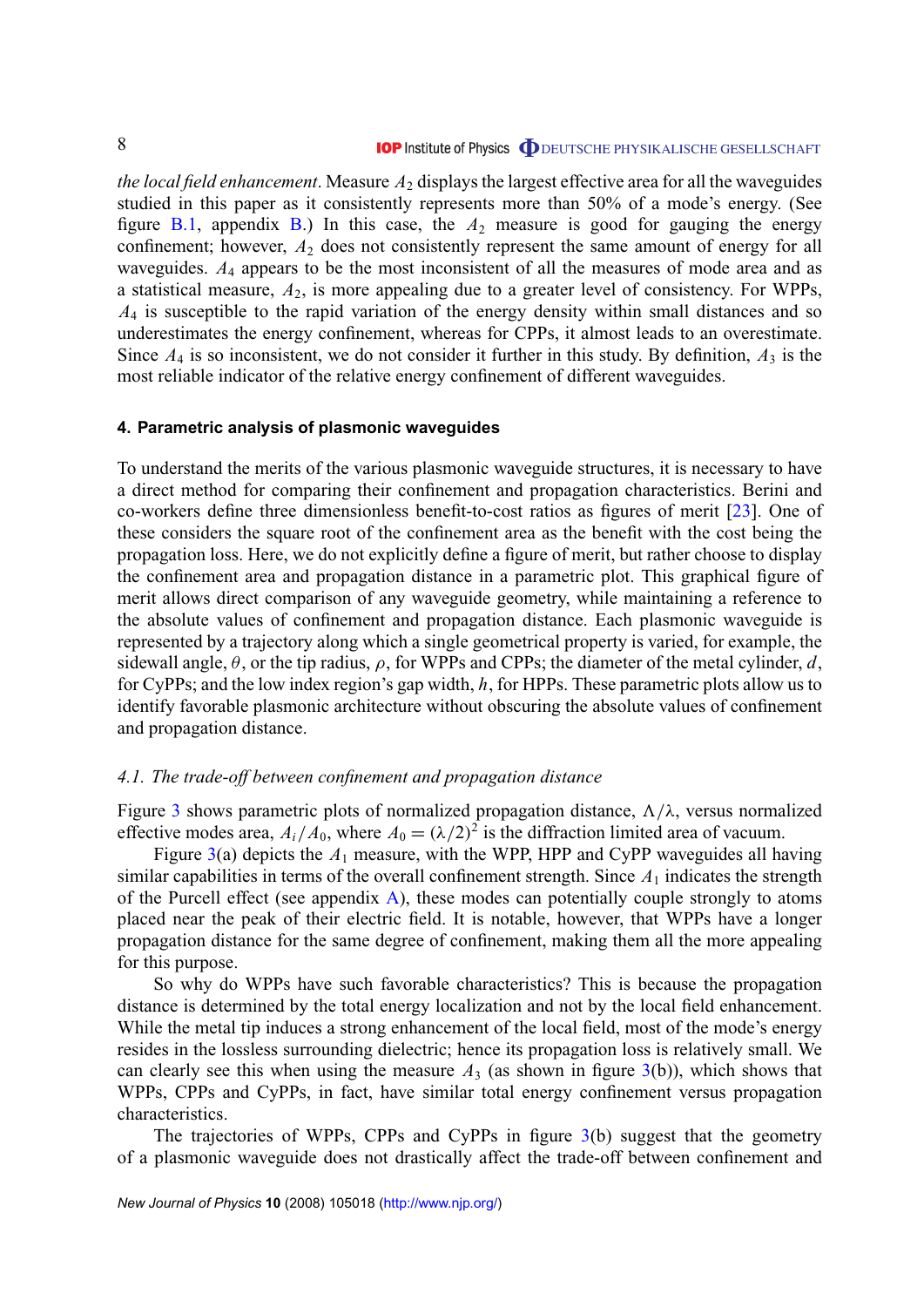<span id="page-8-0"></span>

**Figure 3.** Parametric plots of normalized propagation distance  $\Lambda\lambda$  and normalized effective mode area: (a)  $A_1/A_0$  and (b)  $A_3/A_0$ . A similar trend results when considering the  $A_2$  measure of mode area; however,  $A_2$  does not represent the same proportion of mode energy for WPPs when compared with the other waveguides (for a comparison of  $A_2$  and  $A_3$ , please see appendix **B**.)

propagation loss. Consequently, the hybrid plasmon waveguide is remarkable since it follows a completely different trajectory showing improved characteristics. The question of whether pure plasmonic geometries follow similar trade-offs between confinement and loss for the full range of design parameters remains an open one; however, it is clear that hybrid plasmonic waveguides offer improvements. These improvements become even more pronounced when the other geometries have semiconductor-based host materials [\[12\]](#page-13-0). While, high index dielectrics, such as semiconductors, introduce significant losses to pure plasmonic waveguides, these materials are intrinsic to the confinement mechanism in the hybrid geometry.

#### *4.2. Nano-scale focusing capabilities*

Recently, it was shown that energy can be efficiently concentrated into CyPPs [\[24,](#page-13-0) [25\]](#page-13-0) and WPPs [\[7\]](#page-13-0) by slowly varying the confinement parameter, *d* and  $\theta$ , respectively, along the propagation direction. Figure  $3(b)$  illustrates how this nano-scale focusing is possible: the range in confinement strength indicates how much of an increase in local energy density we can expect from the focusing; and the range in propagation distance shows how slowly a waveguide parameter can be varied to ensure the efficient transfer of energy to the nanoscale.

CyPPs, which were in fact the first geometry proposed for nanoscale focusing [\[24,](#page-13-0) [25\]](#page-13-0), offer the strongest overall energy confinement of all the structures that we have considered. A particular strength of CyPPs is their broad range of mode areas, which spans almost three orders of magnitude, effectively linking conventional optical length scales with the nanoscale. CPPs are also interesting in this respect as they can span almost the same range in effective mode area. WPPs and HPPs provide just over one order of magnitude variation in effective mode area. In the case of WPPs this limits the effectiveness of the focusing. On the other hand, this capability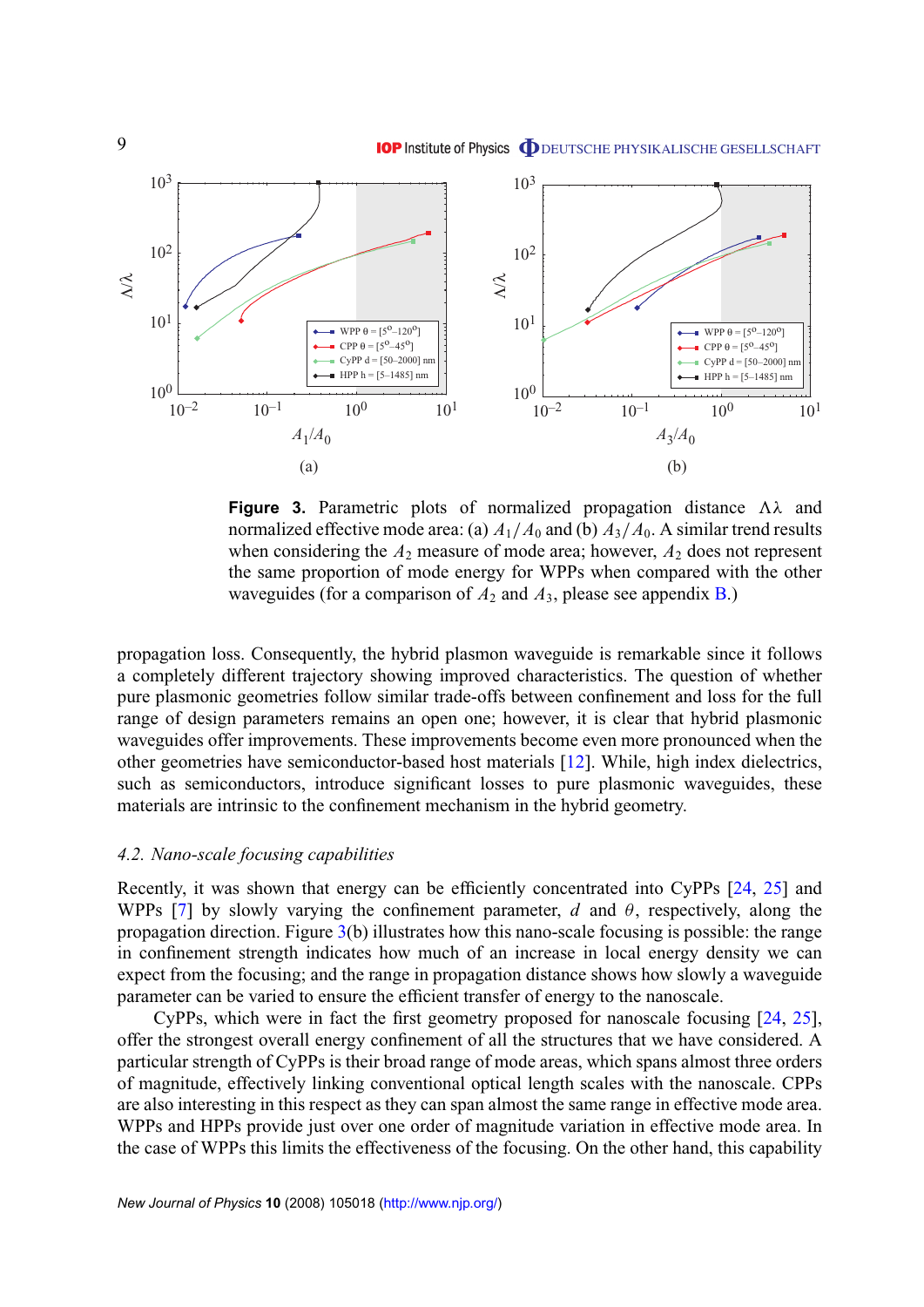<span id="page-9-0"></span>in HPPs provides an intriguing approach for linking conventional waveguide technology with subwavelength fields.

#### **5. Summary**

We have examined the confinement and propagation characteristics of four plasmonic waveguide geometries at the telecommunications wavelength,  $\lambda = 1550$  nm. These plasmonic modes have quite distinct field distributions, which has made it very difficult to consistently gauge their confinement strength. We examined four approaches for calculating the effective mode area, i.e. a measure of confinement strength. However, none of these measures consistently concurred on either the absolute or relative confinement strengths of all the waveguide modes studied. It was therefore necessary to interpret each measure independently and emphasize its underlying relevance to a particular physical effect. *A*1, which relates to the Purcell effect, depends heavily on the maximum local field enhancement and, as such can underestimate the extent of a mode's overall field distribution.  $A_2$  is a decent statistical measure of the total energy confinement, but only *A*3, by definition, is consistent in gauging the energy confinement of all the waveguides. The commonly used approach of evaluating the area, *A*4, of the region in which the peak mode energy falls by  $e^{-2}$  was also found to be inconsistent.

To facilitate a detailed comparison of the various architectures, we have used a graphical approach to represent the confinement and propagation distance over a range of waveguide parameterizations. We summarize our main conclusions below.

#### *5.1. WPPs*

Wedge plasmons are the most irregular of the plasmonic waveguides investigated here as their properties are strongly dependent on the tip geometry. Fabrication challenges are potentially limiting for this geometry as the strongest confinement is reliant upon sharp tips and very acute wedge angles. Recent experiments at infrared wavelengths [\[8\]](#page-13-0) have examined wedges with sidewall angle of 70° and tip radii approaching 25 nm, which yield impractical field confinement. Despite their unique field distribution, which leads to effective mode areas that are quite distinct from the other plasmonic modes studied, WPPs still follow a general trend of confinement versus propagation distance exhibited by all the conventional plasmonic waveguides studied. WPPs are potentially attractive for the enhancement of the atomic emission process near their tips. They can couple strongly to atoms due to very strong local field enhancements and may propagate long distances because their overall energy confinement is relatively weak.

#### *5.2. CPPs*

Channel plasmons are also quite strongly dependent on the radius of curvature of the tip and the steepness of the sidewalls (i.e. angle,  $\theta$ ). As in the case of WPPs, fabrication of the necessary sharp tip radii for strong confinement and steep sidewalls is impractical with current fabrication technology. To date, channel plasmons have only been observed for relatively weak confinement  $[10, 11]$  $[10, 11]$  $[10, 11]$  in the regime close to cut-off. Nevertheless, the results have been quite impressive with demonstration of plasmonic interferometers and ring resonators with nearly diffraction limited modes [\[11\]](#page-13-0).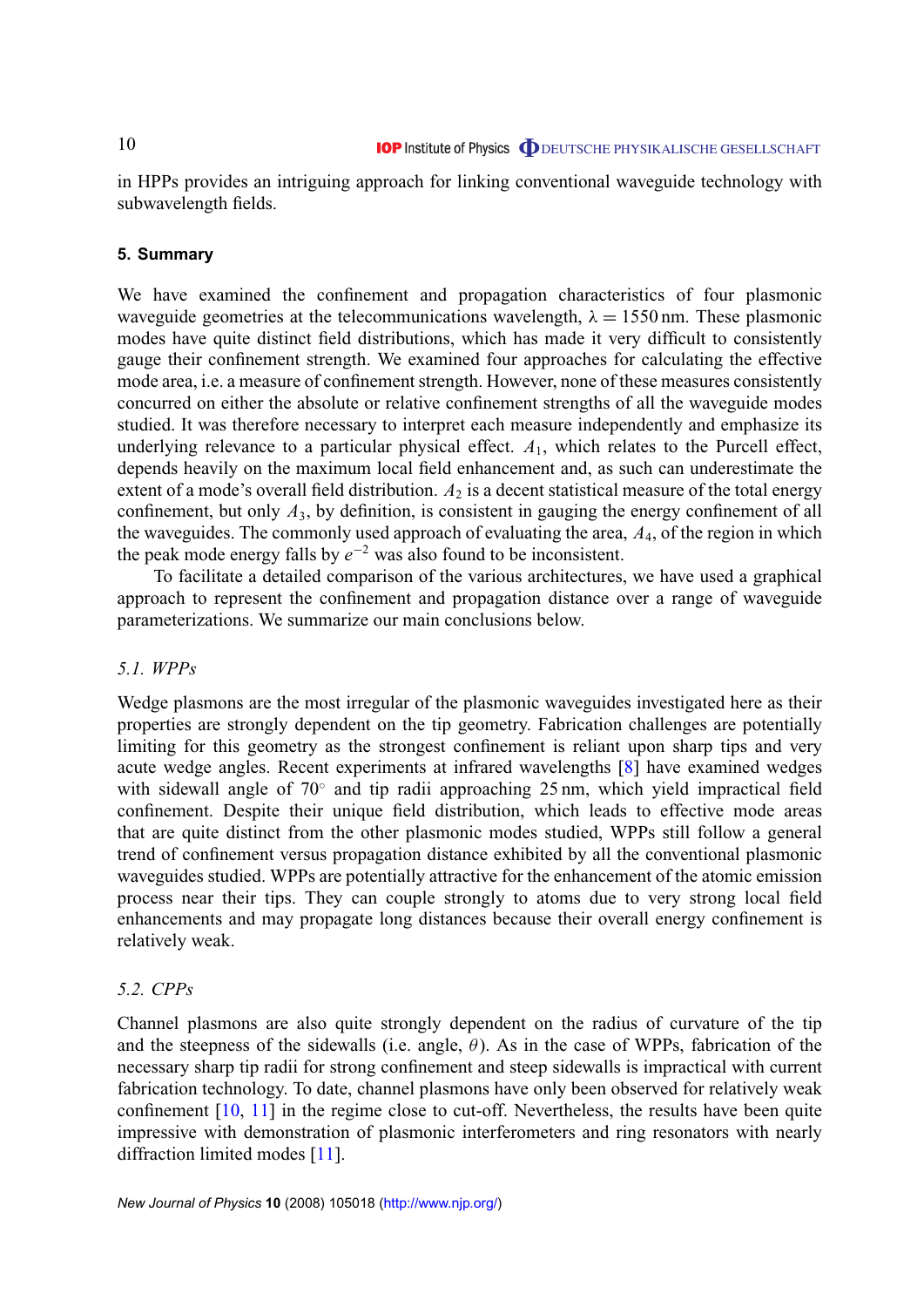#### <span id="page-10-0"></span>*5.3. CyPPs*

Despite the simplicity of the cylinder geometry, CyPPs perform extremely well in theory with respect to both spontaneous emission enhancement and overall energy confinement. In particular, the broad range of confinement strengths achievable by varying just the diameter makes it potentially the best geometry for linking conventional optical length scales with the nanoscale. Nevertheless, recent experiments have shown only modest enhancements in spontaneous emission  $[16, 17]$  $[16, 17]$  $[16, 17]$  and a practical implementation of nanoscale focusing with metal cylinders has yet to conclusively match predictions [\[26\]](#page-13-0).

#### *5.4. HPPs*

This type of structure is particularly appealing due to its compatibility with integrated photonics systems, such as silicon on insulator-based photonics architectures. HPPs are capable of strong enhancements of spontaneous emission as well as overall energy confinement, making them attractive also for nano-scale focusing. At the same time, HPPs have favorable propagation characteristics showing significantly improved propagation distance for the same degree of confinement when compared with the other waveguides in this study. The hybrid plasmon waveguide is amenable to standard lithography and thin film deposition techniques, making it an attractive architecture for nano-optics research both in terms of technological applications and pure science.

#### **Acknowledgments**

This work was supported by AFOSR MURI (FA9550-04-1-0434) and NSF Nanoscale Science and Engineering Centre (DMI-0327077).

#### **Appendix A. Relationship between the Purcell factor and the effective mode area,** *A***<sup>1</sup>**

The first measure of field confinement,  $A_1$ , is related to the Purcell factor, which quantifies a mode's ability to enhance the spontaneous emission rate of a near-by atom. In the case of a waveguide, we equate the stored electromagnetic energy per unit length with the vacuum fluctuation energy,  $1/2\hbar\omega$ , and the one-dimensional density of states,  $\rho_{1D} = n_g/(2\pi c)$  along the waveguide's degree of freedom,

$$
A\langle W_{\rm atm}\rangle = \frac{1}{2}\hbar\omega\frac{n_{\rm g}}{2\pi c},\tag{A.1}
$$

where  $n_g = d[\omega \text{Re}\{\beta/k_0\}]$  d $\omega$  is the group index of the waveguide mode. Here, we have assumed that the mode's energy is distributed over an area *A*, which will be our measure of confinement, while the vacuum fluctuation energy density at the atom is  $\langle W_{\text{atm}}\rangle$ . The angular brackets are to indicate that the field corresponds to that of the vacuum fluctuations. Similarly, for an atom in an unbounded medium of refractive index *n*, we equate the time averaged electromagnetic energy density,  $n^2 \varepsilon_0 |\mathbf{E}_0|^2$  (noting that the electric and magnetic energy densities are equal), with the vacuum energy and the density of states in vacuum,

$$
n^2\varepsilon_0 \langle |\mathbf{E}_0|\rangle^2 = \frac{1}{2}\hbar\omega \frac{\omega^2 n^3}{\pi^2 c^3}.
$$
 (A.2)

*New Journal of Physics* **10** (2008) 105018 [\(http://www.njp.org/\)](http://www.njp.org/)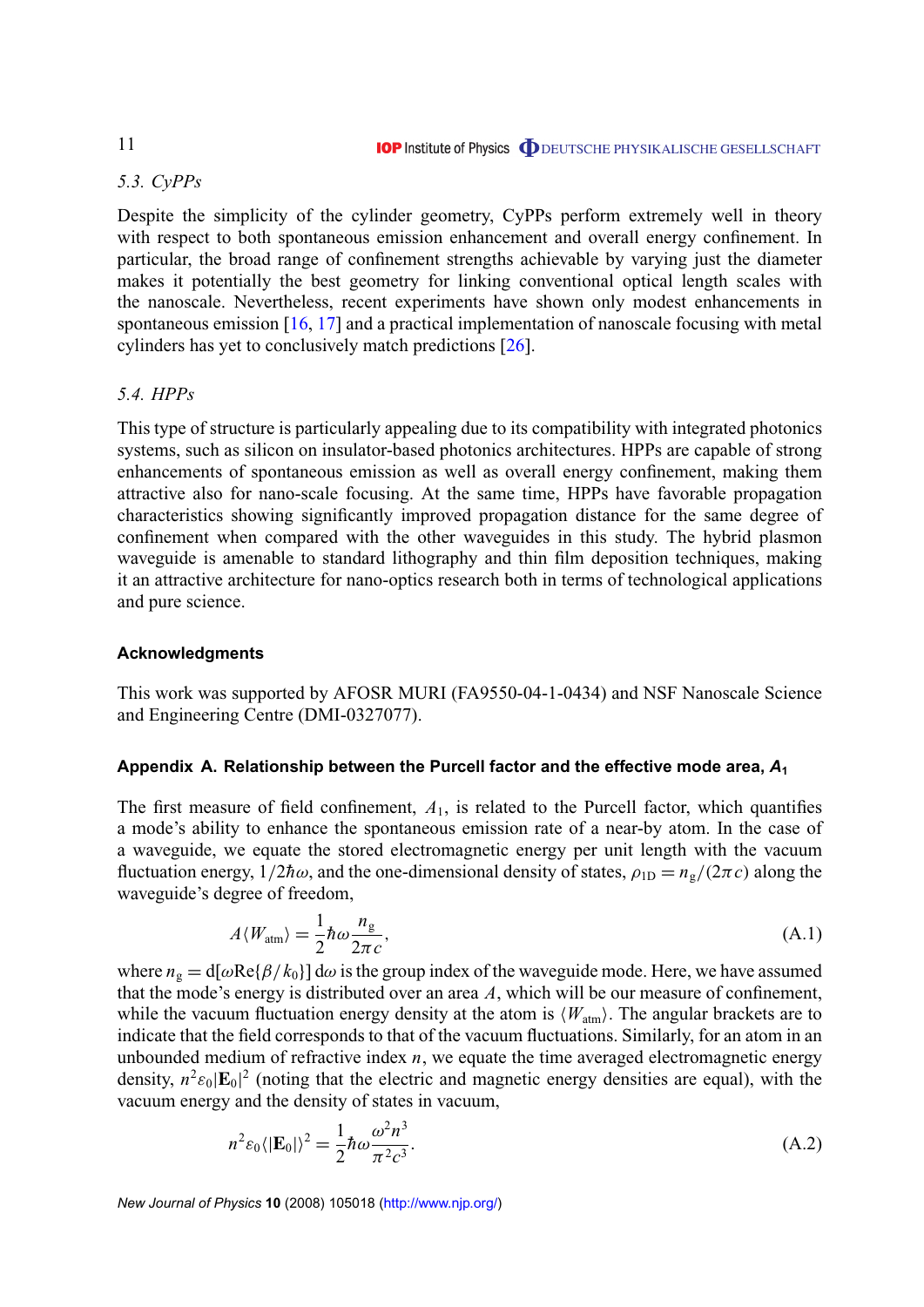<span id="page-11-0"></span>

**Figure B.1.** Parametric plots of waveguide confinement: (a)  $A_{1/2}$  versus  $A_1$  and (b)  $A_{1/2}$  versus  $A_2$ . The tip radius,  $\rho = 10$  nm for both metal wedge and groove.

The Purcell factor is the ratio of the fluctuating electric field intensities of equations [\(A.1\)](#page-10-0) and  $(A.2)$  [\[21\]](#page-13-0). When the emission medium in both vacuum and the waveguide share the same refractive index, *n*,

$$
\langle W_{\rm atm} \rangle = n^2 \varepsilon_0 \langle |\mathbf{E}_{\rm atm}| \rangle^2 \frac{1}{2} \left[ 1 + \frac{\mu_0 \langle |\mathbf{H}_{\rm atm}|^2 \rangle}{\varepsilon \langle |\mathbf{E}_{\rm atm}|^2 \rangle} \right], \tag{A.3}
$$

so that,

$$
F_{\rm p} = \frac{n_{\rm g}}{n^2 \pi A} \left(\frac{\lambda}{2}\right)^2 2 \left[1 + \frac{\mu_0 \langle |\mathbf{H}_{\rm atm}|^2 \rangle}{\varepsilon \langle |\mathbf{E}_{\rm atm}|^2 \rangle}\right]^{-1}.
$$
 (A.4)

Taking  $A_0 = (\lambda/2)^2$  to be the diffraction limited area of vacuum and placing the atom at the maximum of the field we find

$$
F_{\rm p} \simeq \frac{1}{\pi} \frac{n_{\rm g}}{n^2} \frac{A_0}{A_1}.
$$
\n(A.5)

Here, we have assumed that the electric and magnetic energy densities in the vicinity of the atom are approximately equal. This approximation is commonly made in the literature, however, it is only valid for cases of weak confinement. Despite this, the measure  $A_1$  (equation [\(4\)](#page-5-0)) is a good indication of a waveguide's ability to enhance spontaneous emission.

#### Appendix B. Comparison of the effective mode areas,  $A_1$ ,  $A_2$  and  $A_3$

In this section, we expand on our analysis of the various effective mode areas that we defined in the main text.

Figures B.1(a) and (b) plot  $A_1$  and  $A_2$  against  $A_3$ , respectively. For CyPPs and CPPs,  $A_1$ (figure  $B(1(a))$ ) is approximately the same as  $A_3$ , and so represents about 50% of the mode's energy across a reasonably broad range of the respective waveguide confinement parameter. Consequently, for moderate confinement, *A*<sup>1</sup> provides a reasonable indication of both the Purcell effect and the total energy confinement in these waveguides. For strong confinement, *A*<sup>1</sup> and *A*<sup>3</sup> are very different for all the waveguide studied: for CyPPs and CPPs, *A*<sup>1</sup> represents more than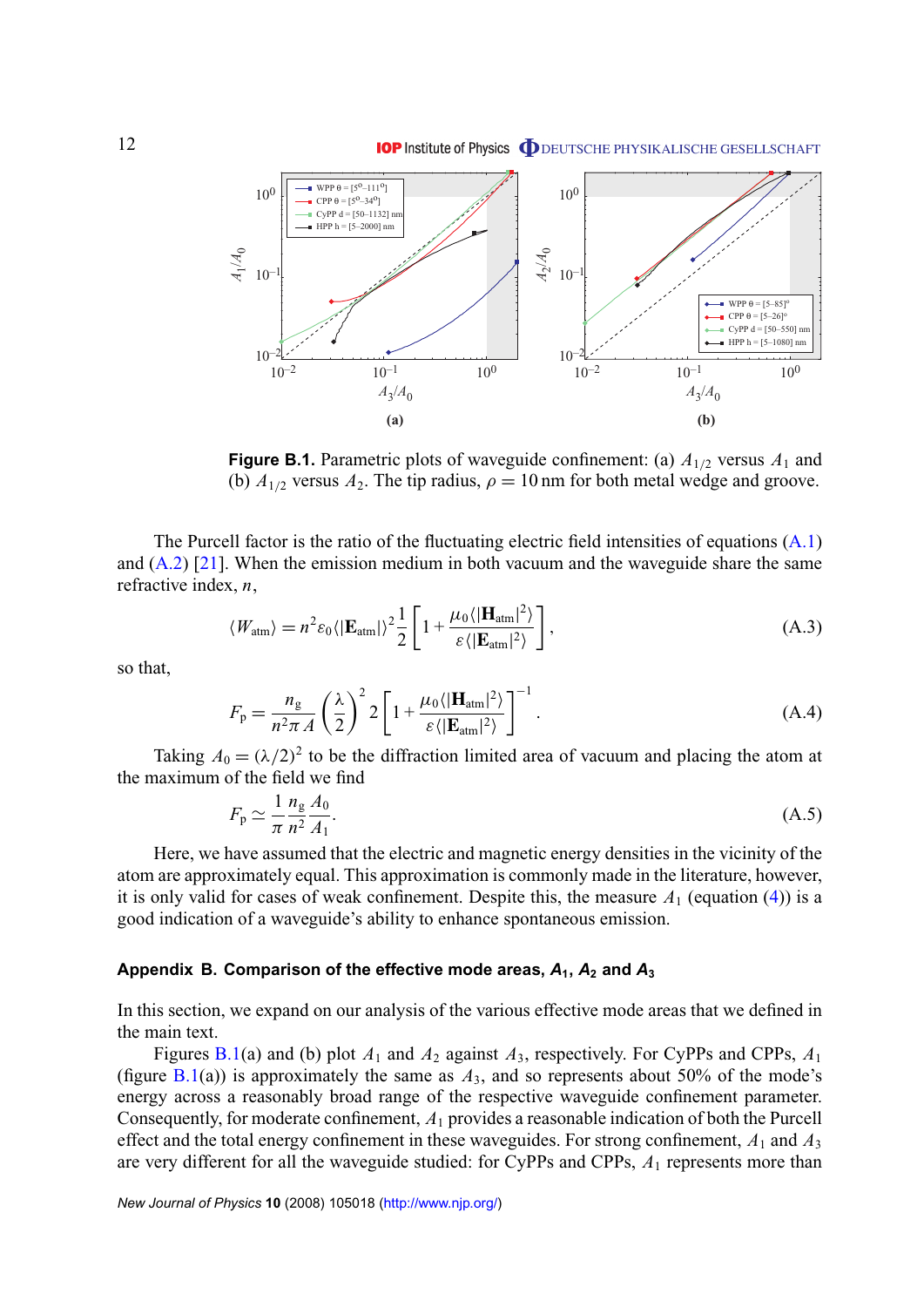

**Figure B.2.** Comparison of effective mode area,  $A_1$  and  $A_2$  in CPP and WPP waveguides parameterized by the tip radius,  $\rho$  (solid lines). Broken lines show the same comparison for  $\rho = 10$  nm parameterized by the sidewall angle,  $\theta$ .

half of a mode's energy, while for HPPs, it represents less. WPPs follow a completely different trend from the other waveguides. Based on these observations, *A*<sup>1</sup> is not a good measure of the electromagnetic energy confinement of an arbitrary plasmonic mode. Strictly, it should be used as a measure of the Purcell effect.

In contrast, the  $A_2$  measure (figure  $B(1(b))$ ) is more consistent for all the waveguides examined. In all cases,  $A_2$  represents more than 50% of a mode's energy across the full range of parameterization and for all the plasmonic waveguides studied. The principal difference between *A*<sup>2</sup> and *A*<sup>3</sup> appears to be a constant factor; however, a closer examination shows that this is not strictly the case. While CPPs and CyPPs follow the trend  $A_2 \approx 3A_3$ , WPPs and HPPs have factors that vary between 1.5–2 and 2–3 respectively. Care is needed when using  $A_2$  to compare different plasmonic waveguides: for example,  $A_2$  represents less of the WPP's energy than the other modes, giving an effective area that is about two times smaller.

All four measures give very different effective mode areas for WPPs. *A*<sup>1</sup> and *A*<sup>2</sup> consistently represent a smaller proportion of a WPP's overall energy, which give them a distinctive confinement characteristics to the other waveguides. To examine this further, figure B.2 shows the comparison of  $A_1$  and  $A_2$  for CPPs and WPPs, but this time with a variable tip radius,  $\rho = [2.5, 100]$  nm. Sharper tips increase  $A_1$  in both waveguides with a much smaller apparent change in *A*2. Therefore, the tip radius effectively controls the local field enhancement, having only a weak effect on the overall confinement of electromagnetic energy. For example, the difference in  $A_3$  between  $\rho = 100$  nm and  $\rho = 2.5$  nm for WPPs is only a factor of 2. On the other hand, the field near the tip is localized to such an extent that the *A*<sup>1</sup> measure is increased by more than 20 times for the same change of tip radius. CPPs follow a similar trend, although for very large tip radii ( $\rho > 25$  nm) confinement is lost more rapidly than for WPPs. This is likely to be due to the way in which confinement is lost in these geometries: when CPPs lose confinement they must de-localize into the groove, while WPPs can spread out radially in directions that are far less limited.